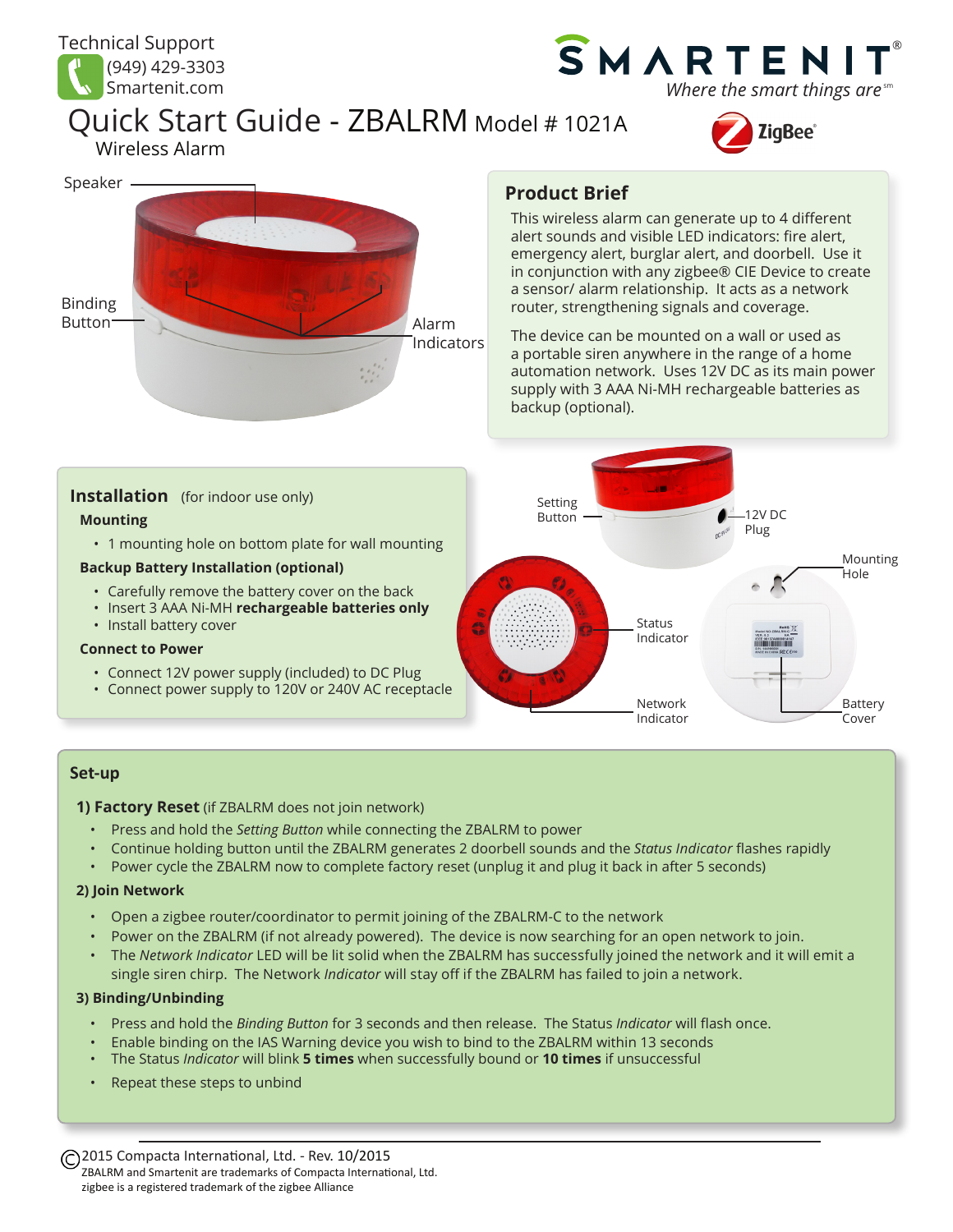

**SMARTENI** ® Where the smart things are  $\epsilon$ <sup>sm</sup>

#### **Enroll ZBALRM in Security System**

The ZBALRM will automatically search for a CIE (Control and Indicating Equipment) device with which to enroll upon joining the network. The Status Indicator will flash with the following patterns to indicate registration status.

- 2 blinks of the Status Indicator means ZBALRM did not find a CIE device or a compatible CIE device in the network
- 4 blinks of the Status Indicator means enrollment failed
- 6 blinks of the Status Indicator means enrollment was successful

### **Permit-Join**

ZBALRM is designed to work as a zigbee router. In order to allow other devices to join the network, users can enable the permit-join feature of ZBALRM as follows:

- Tap the *Binding Button* once to enable permit-join. The *Network Indicator* will blink once per second while in open join
- The default permit-join period is 60 seconds

#### **Backup Battery**

- The ZBALRM can use 3 AAA rechargable batteries as a backup, should the 12V DC power get disconnected. Only Ni-MH **rechargeable** AAA batteries should be used for the ZBALRM.
- While charging the batteries, the left most *Alarm Indicator* will be lit solid until fully charged.
- If the 12V DC power is disconnected, the *Status Indicator* will flash **20 times** (assuming the battery voltage is between 1V and 3.5V).

| <b>LED Pattern Indication</b>     |                                             |  |
|-----------------------------------|---------------------------------------------|--|
| <b>Network Indicator LED</b>      | <b>Indication</b>                           |  |
| Off                               | Not joined to network                       |  |
| On solid                          | Joined to network                           |  |
| Flashes once per second           | Open permit join                            |  |
| Flashes 5 times                   | Device announce                             |  |
| <b>Status Indicator LED</b>       | <b>Indication</b>                           |  |
| Flashes once                      | Binding enabled                             |  |
| Flashes twice                     | Failed to enroll (No CIE device in network) |  |
| Flashes 4 times                   | Failed to enroll (CIE device is in network) |  |
| Flashes 5 times                   | Binding/unbinding successful                |  |
| Flashes 6 times                   | Enrollment to CIE successful                |  |
| Flashes 10 times                  | Binding/unbinding failed                    |  |
| Flashes 20 times                  | Battery is low and not connected to 12V DC  |  |
| On solid (left most alarm<br>LED) | Batteries are recharging                    |  |